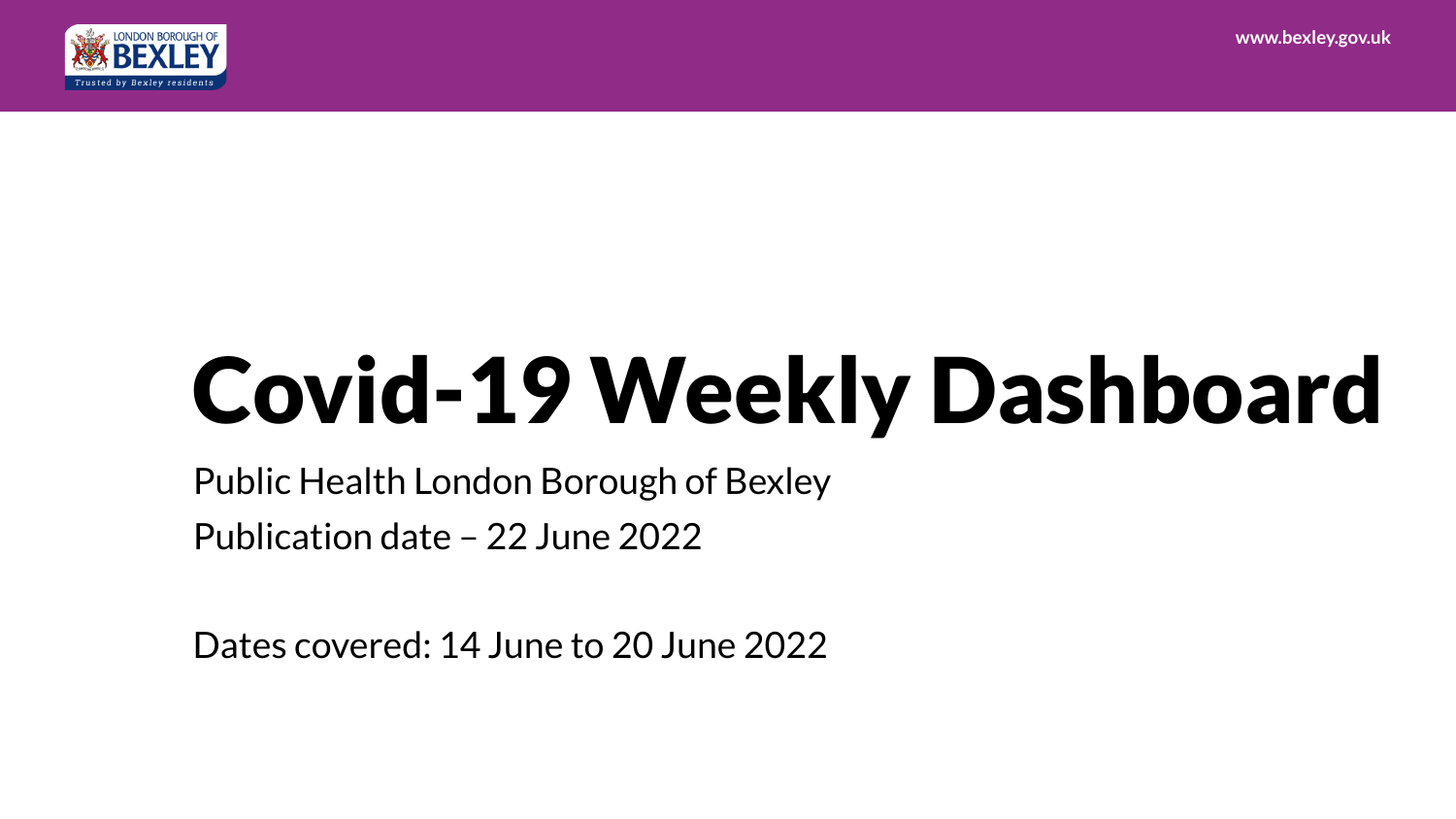# UK, England and London high level summary

### **UK Summary**

As of **21 June 2022** at 16:00, **22,525,358** people have tested positive for coronavirus in the UK and **179,706** people who have died after testing positive. (excludes data for Northern Ireland since 20 May 2022).

#### **Region and Local Authority Picture:**

**England:** For the last 7 days there are **77,550** confirmed cases – a rate of **137.1** per 100,000 resident population as of **16 June 2022.** 

**London:** There are **12,445** confirmed cases for the last 7 days – a rate of **138.2** per 100,000 resident population as of **16 June 2022**.

**Cases (UKHSA - Pillars 1&2)** 7 Day Case Pillars 1&2 per 100k population

Note: Data shown in UK Summary are cases by specimen date and because these are incomplete for the most recent dates, the period represented is the seven days ending 5 days before the date when the website was last updated. Source: GOV.UK Coronavirus (COVID-19) in the UK.



| High Level Summary - COVID-19 Data Last 7 Days (Up to 16 June 2022) |                   |  |  |  |
|---------------------------------------------------------------------|-------------------|--|--|--|
| England 7-Days case rate                                            | 64.5 - 229.8/100K |  |  |  |
| London 7-Days case rate                                             | 64.5 - 179.2/100K |  |  |  |

| Top 3 Boroughs 7 day case rate per 100,000 |            |  |  |  |  |
|--------------------------------------------|------------|--|--|--|--|
| Richmond upon Thames                       | 179.2/100K |  |  |  |  |
| Wandsworth                                 | 172.9/100K |  |  |  |  |
| Kingston upon Thames                       | 172.5/100K |  |  |  |  |

| Boroughs 7 day case rate per 100,000 on Red (>=50<br>cases per 100K)                     | 32 |  |
|------------------------------------------------------------------------------------------|----|--|
| Boroughs 7 day case rate per 100,000 on Amber ( $>= 25$<br>and $< 50$ cases per $100k$ ) |    |  |
| Boroughs 7 day case rate per 100,000 on Green (< 25<br>cases per 100K)                   |    |  |

Source: Coronavirus (GOV.UK) site (up to 16 June 2022).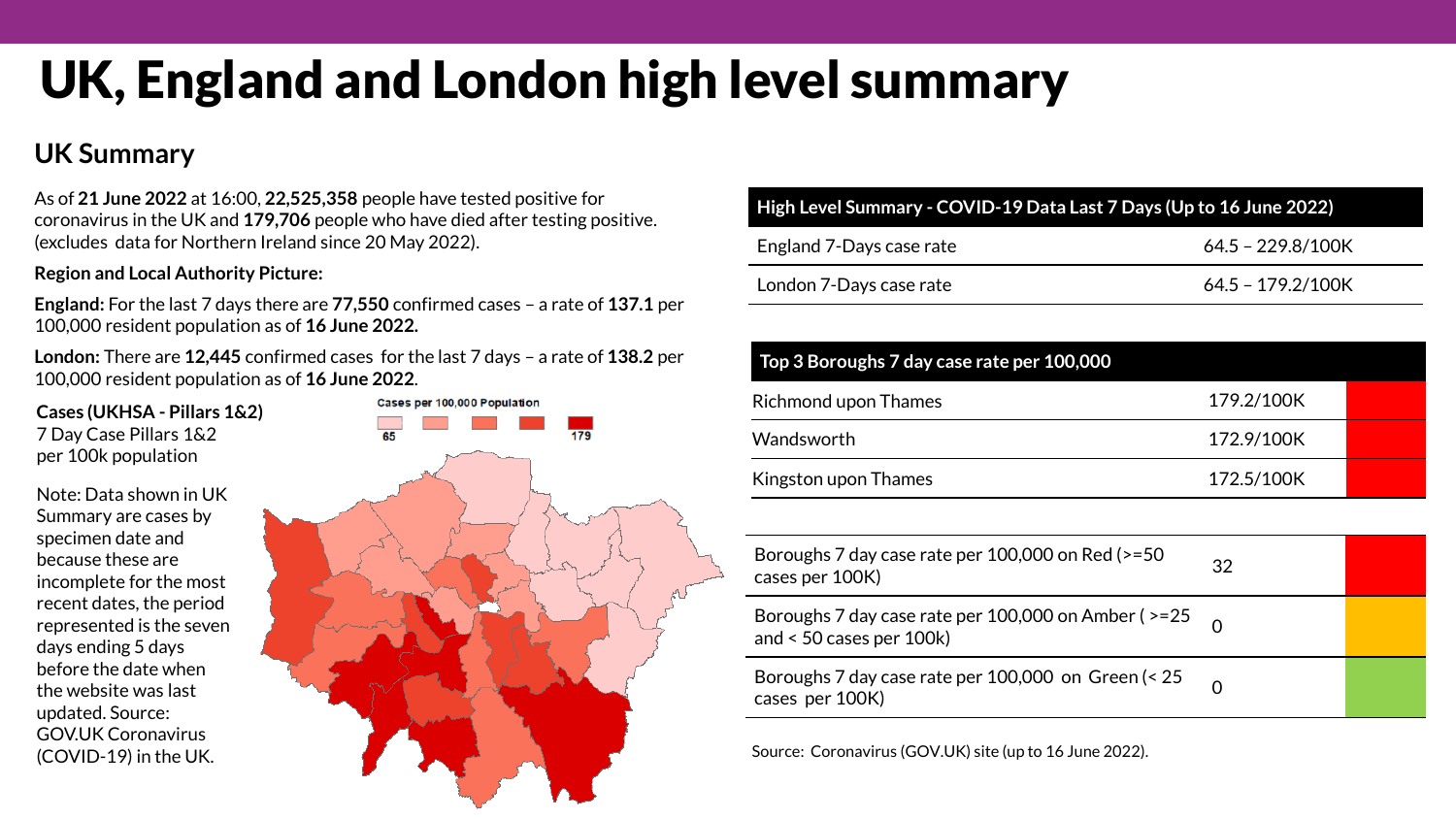### Bexley high level summary



Data provided by UKHSA-Power BI (up to **20 06 2022**). Exceedance report provided by UKHSA Joint Modelling Cell and the COVID Outbreak Surveillance Team. Positivity rate updated only on Tuesday and Friday**.** 

7-day case rate RAG rating: RED if greater than 50 cases per 100,000 per week; AMBER if 25-50 cases per 100,000 per week; GREEN if less. Positivity RAG rating: RED if proportion of people testing positive is greater than 7 AMBER if proportion is greater than 4%; GREEN if less. Exceedance RAG rating identifies if recent numbers of COVID-19 cases are not following the previous temporal trend. A RED rating is given if the threshold is exceeded two or more of the 14 most recent day regardless of the magnitude of the exceedances, OR if the observed count is greater than the forecast mean value for 12 of the 14 most recent days. An AMBER rating is given if the thre is exceeded for only one of the 14 most recent day, OR if the observed count is greater than the forecast mean value for 10 or more of the 14 most recent days. Otherwise a **GREEN** rating is given.

Exceedance covers 14 days of investigation period from **05 06 2022** to **18 06 2022** - Reported on **20 06 2022**.